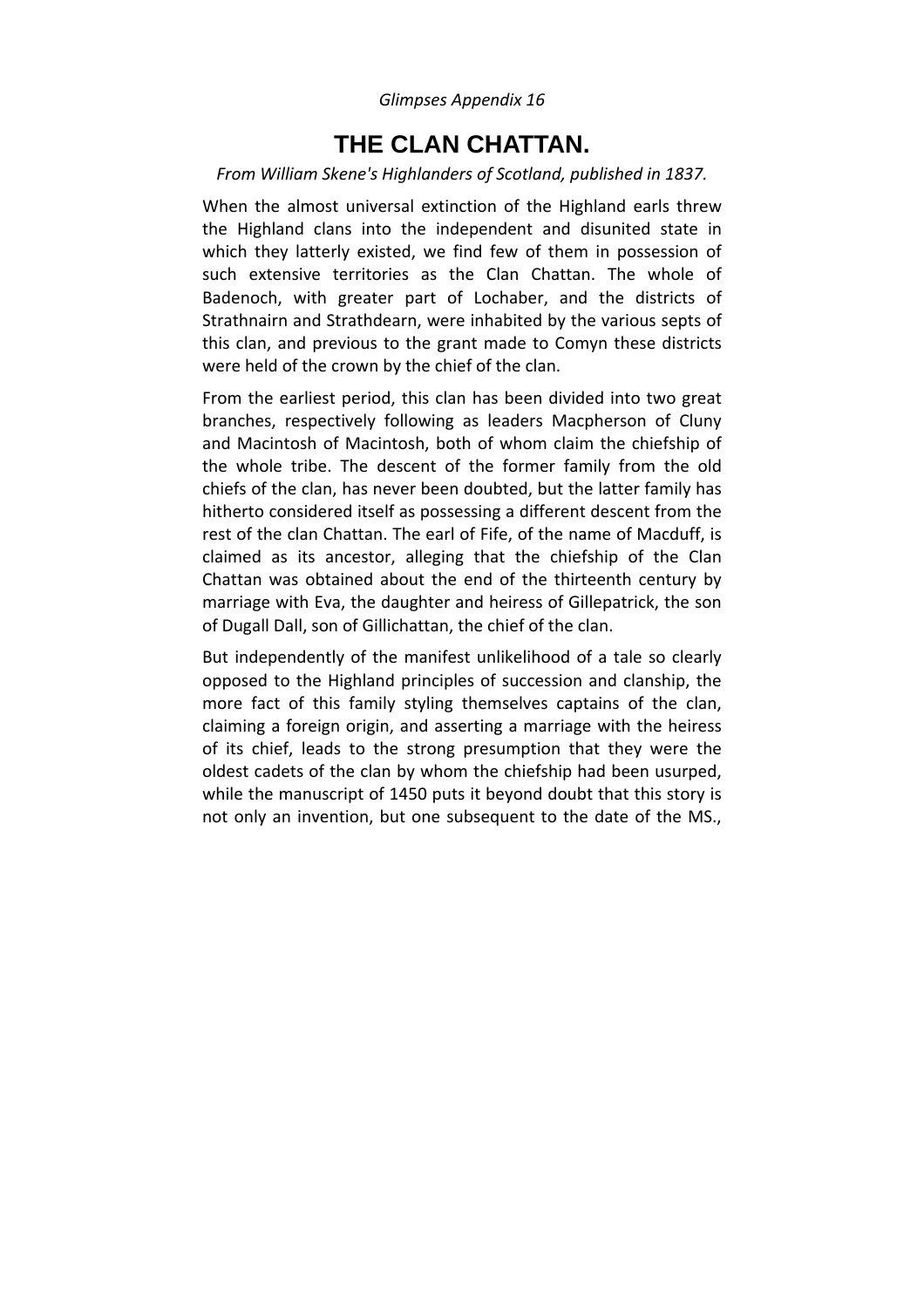and that the Macintoshes are as radically a branch of the Clan Chattan as the Macphersons ‐ for that invaluable record of Highland genealogies deduces the Macphersons and the Macintoshes from two brothers, sons of Gillecattan Mor, the great founder of the Clan Chattan. That there has long existed a keen dispute with regard to the chiefship of the Clan Chattan between the Macphersons and Macintoshes is certain, and while the Macphersons have hitherto rested their claims upon tradition alone, the Macintoshes have triumphantly brought forward charters and documents of every description in support of their alleged title. But the case is now altered, and the investigations which we have made into the history of the tribe of Moray, as well as into the history and nature of Highland tradition, show that the fact of the Macphersons being the lineal and feudal representatives of the ancient chiefs of Clan Chattan rests upon historic authority, and that they possess that right by blood to the chiefship, of which no charters from the crown, and no usurpation, however successful and continued, can deprive them.<sup>1</sup>

<u> 1989 - Johann Barbara, martxa al</u>

 $1$  Alexander Mackenzie of Inverness, the editor of 'The Celtic Magazine' and of 'The Scottish Highlander,' so well known as the author of so many clan histories, and intimately conversant with the subject, gives similar testimony. "There has been," he says, "a long and warm controversy between the Chiefs of Mackintosh and the Chiefs of Macpherson, and others interested in them, regarding the Chiefship of the great Clan Chattan, with the result that it is allowed by all disinterested parties that Cluny is undoubtedly the Chief and male heir of that powerful and numerous clan, while the Mackintoshes were for centuries its actual leaders or 'Captains,' in virtue of the marriage of Angus Mackintosh, sixth Chief of that Ilk, with Eva, daughter and only child of Dugall Dall, the undoubted and acknowledged Chief of Clan Chattan in his day. There are various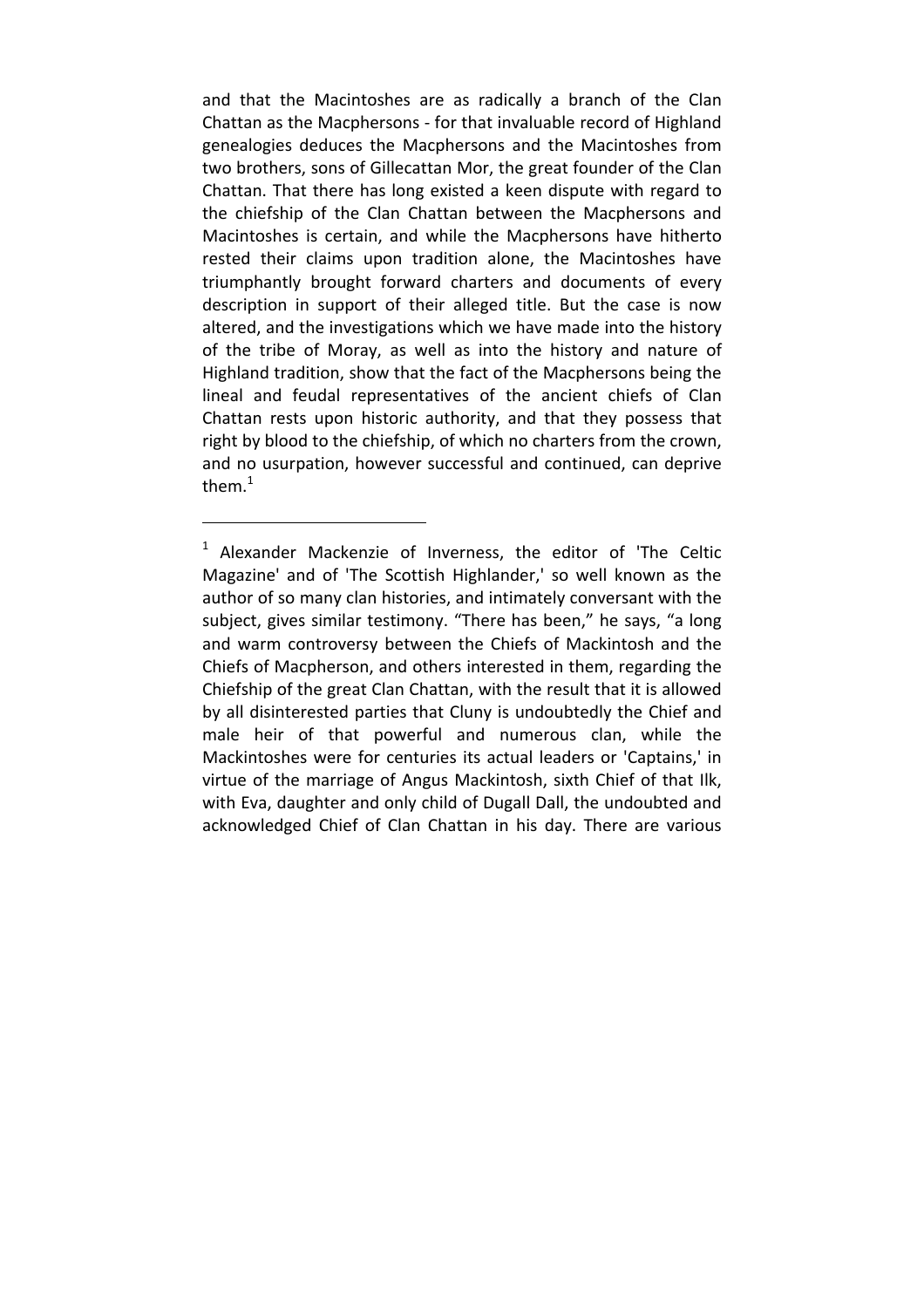The MS. of 1450 puts it beyond all doubt that the Macphersons and the Macintoshes are descended from Neachtan and Neill, the two sons of Gillechattan Mor, the founder of the race; while the title of captain, the assertion of a foreign origin, and of a marriage with the heiress of the former chiefs, as certainly point out that the Macintoshes were a usurping branch, and that the Macphersons, whose descent from the old chiefs is not denied, alone possessed the right of blood to that hereditary dignity. The history of the earls of Moray is equally conclusive that the descendants of Neachtan, from whom the Macphersons deduce their origin, were the eldest branch and chiefs of the clan. The son of Neachtan is Head, or Heth, and although he married the sister of the last Maormor of Moray, yet that in his own person he possessed a right to the earldom, independently of his marriage, appears from the fact that he must have succeeded in 1085, before the title of earl or the feudal succession was introduced. His grandson, by his eldest son Angus, was Malcolm Macbeth, whose title to the earldom, and consequently to the chiefship of his clan, was acknowledged by all the Gaelic part of the population of Scotland, and even by the Norwegian earl of Orkney, while his grandson by his younger son Suibne, was Muirich, from whom the Macphersons take their name of the Clan Vuirich.

On the death of the last descendant of Angus, his claims were taken up by Gillespie, and as he unquestionably possessed the districts of

instances in Highland history where the husband of the heiress of the Chief became the leader or ' Captain ' of the clan, but we are not acquainted with a single instance where the Chiefship descended through a female." ‐ Vide åCeltic Magazine,' iii. 1878, 202.

For Skene's latest views as to the descent of the Mackintoshes, see his 'Celtic Scotland,' vol. iii., second edition, 1890, PP. 356‐358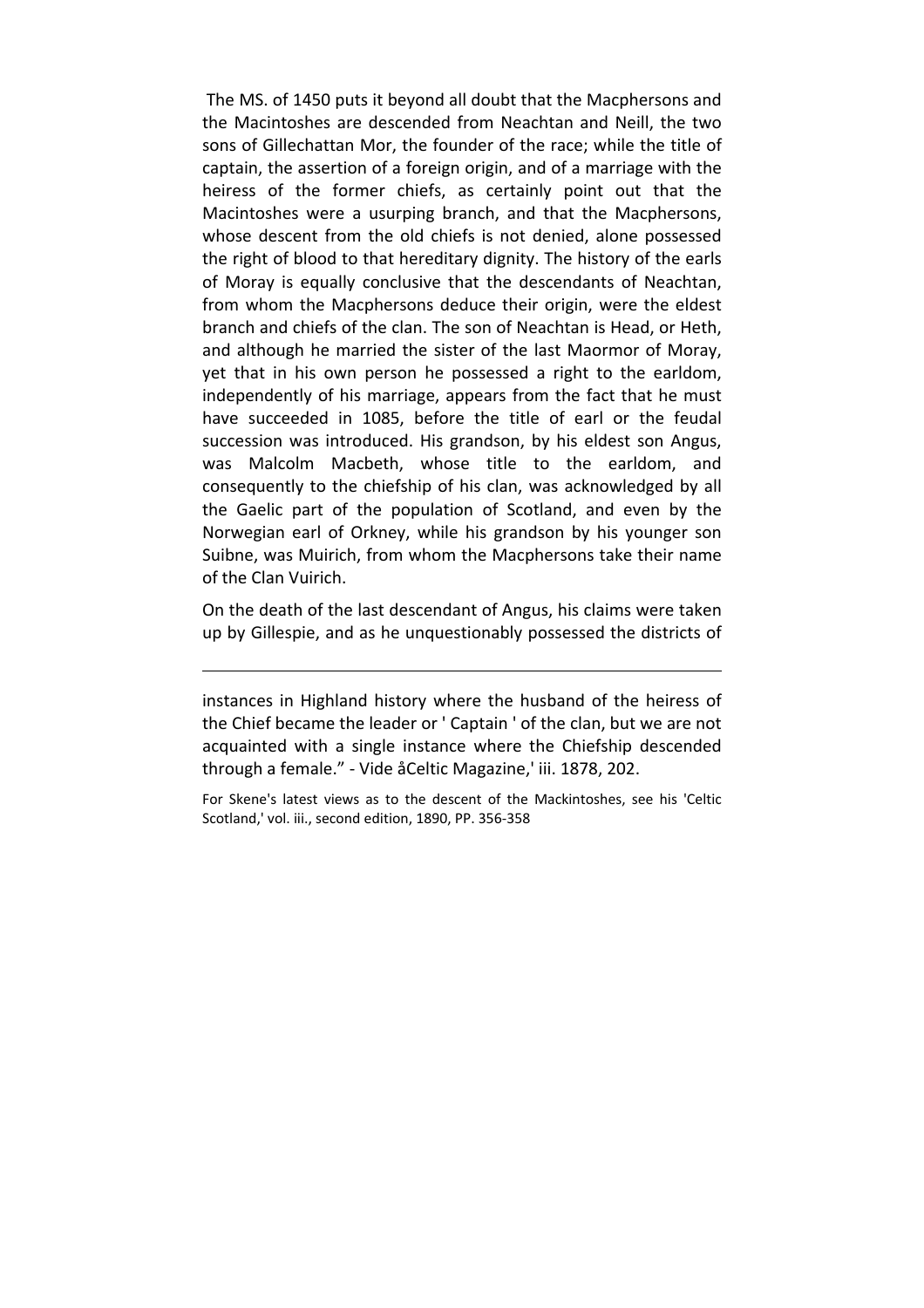Badenoch and Lochaber before the feudal barons acquired possession of it, he must have been chief of the Clan Chattan, the ancient possessors of these districts. This is singularly corroborated by the fact that the oldest traditions styled Gillichattan, the grandfather of Gillipatrick, whose daughter is said to have married Macintosh, MacGillespic, or son of Gillespic, while he must have lived at that very time. Gillespie was certainly not a descendant of Angus, Earl of Moray, but his claim to the earldom proves that he must have been a descendant of Head. The identity of the MacHeth family with the chiefs of the clan Chattan is therefore clearly established, and at the same time the descent of the clan Vuirich or Macphersons from these chiefs is proved by the MS. of 1450.

This statement, supported as it is by the MS., and by documentary evidence of an antiquity far greater than any which the Macintoshes can produce, at once establishes the hereditary title of the Macphersons of Cluny to the chiefship of clan Chattan, and that of the Macintoshes to their original position of oldest cadets of the clan.

The circumstances which led to the establishment of the Macintoshes as captains of Clan Chattan can likewise be traced, and tend still more strongly to confirm the position which has been adopted.

As the whole territory of Moray was at this period in the possession of different Lowland barons, in virtue of their feudal rights only, we know but little of the history of the various clans inhabiting that district till the fourteenth century; nevertheless, it is certain that the Clan Chattan, with its different clans, continued to acknowledge the rule of one common chief as late as that period, for the historian, John Major, after mentioning that the two tribes of the Clan Chattan and Clan Cameron had deserted Alexander of the Isles after his defeat by King James I., in the year 1429, adds, "These two tribes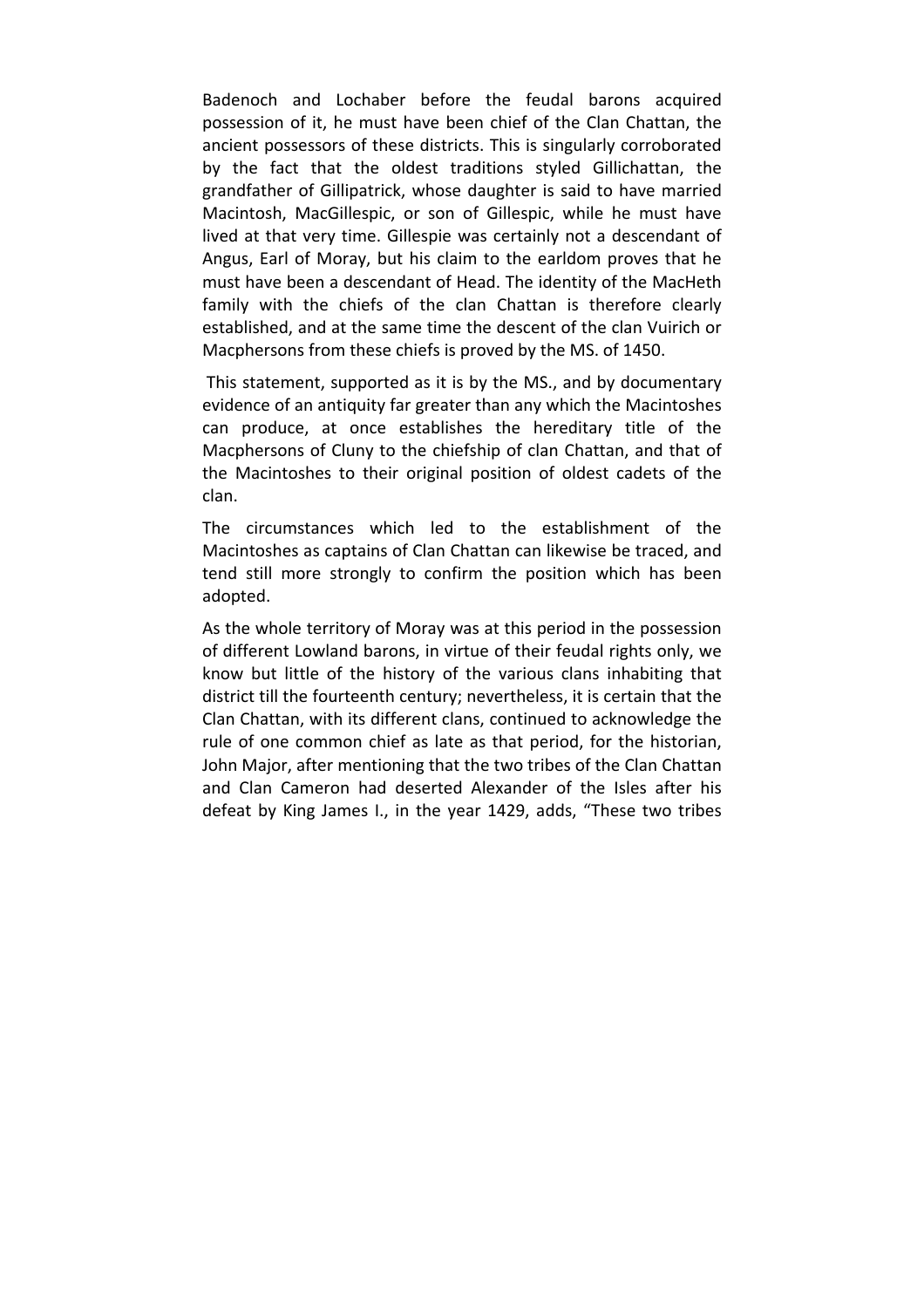are of the same stock, and followed one head of their race as chief." From other sources we know that these clans were at this time separate from each other, and were actually engaged in mutual hostilities. But, notwithstanding, the passage distinctly proves that these clans had very shortly before followed one chief as head of their respective races.

It appears, therefore, that some event must have occurred about this time to occasion disunion among the different branches of the clan, and it is impossible to avoid being struck with the remarkable coincidence in point of time between this rupture and the singular conflict between the chosen champions of the two clans upon the North Inch of Perth in the year 1396, which the works of Sir Walter Scott have recently made so generally familiar, but which has nevertheless baffled every enquirer into its cause or as to the lineage of its actors.

According to the oldest authorities, the names of these clans were clan Yha and the clan Quhele, not the clan Kay and the clan Chattan, as they have generally been called. At the end of the contest it was found that only one of the clan Yha had survived, while eleven of the clan Quhele were still existing although severely wounded, upon which it was determined by the king that the clan Quhele were the victors. Now there are but three clans in which any tradition of this conflict is to be found, that of the Camerons, the Macphersons, and the Macintoshes, and it is obvious that the memory of so remarkable a circumstance could never have been suffered to escape the enduring character of Highland tradition. The circumstance which attended the conflict, however, clearly indicate the Macphersons and Macintoshes as the actors. From the brief but contemporary accounts which have reached us, we can only learn two facts connected with its cause: first, that the dispute had broken out very shortly before; and secondly, that the singular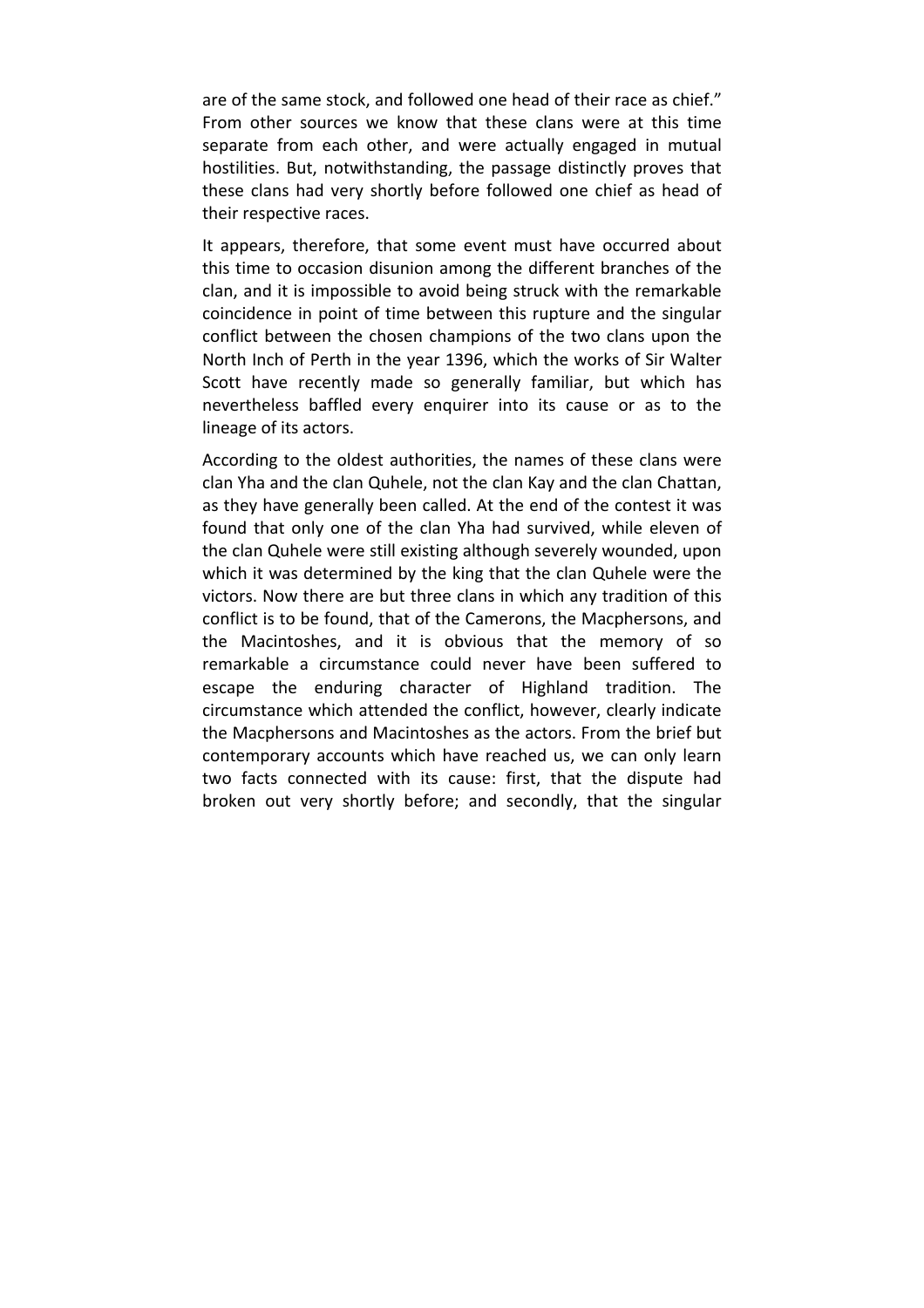mode of determining it was carried into effect by Sir David Lindsay and the earl of Moray.

In ascertaining who the clans were who were engaged in this conflict, we must therefore look for some change in their situation immediately before the conflict, and for some especial connexion with the two noblemen who were principally interested in it. These are to be found in the Clan Chattan only; for first, by the death of the Wolfe of Badenoch, in 1394, that district, which was nearly equally inhabited by the Macphersons and the Macintoshes came into the crown, and thus those clans were suddenly relieved, but two years before the conflict, from the oppressive Government of that ferocious baron; and the attention of the clan would be at once turned from the necessity of defending themselves from the tyranny of their feudal superior, to their own dissensions, which, if such existed among them, would then break out; and secondly, it so happens that at that very period the remaining possessions of these two families were held of these two barons as their feudal superiors, the Macphersons holding the greater part of Strathnairn under Sir David Lindsay, and the Macintoshes being vassals of the earl of Moray, in Strathdearn. Every circumstance, therefore, leads us to suppose the Macphersons and Macintoshes to have been the parties engaged in that celebrated conflict. Soon after this period the chief of the Macintoshes assumes the title of Captain of Clan Chattan, but the Macphersons have always resisted that claim of precedence, and at this period also the Camerons seem to have separated from the Clan Chattan. I am inclined to assume from these circumstances that the Macintoshes were the clan Quhele.

In the MS. of 1450 the Macphersons are stated to be descended of a son of Heth, and brother of Angus, earl of Moray, and it will be observed that the name Heth is a corruption of the same Gaelic name which has been changed by these historians to Yha. Clan Heth must have been the most ancient name of the Macphersons, and it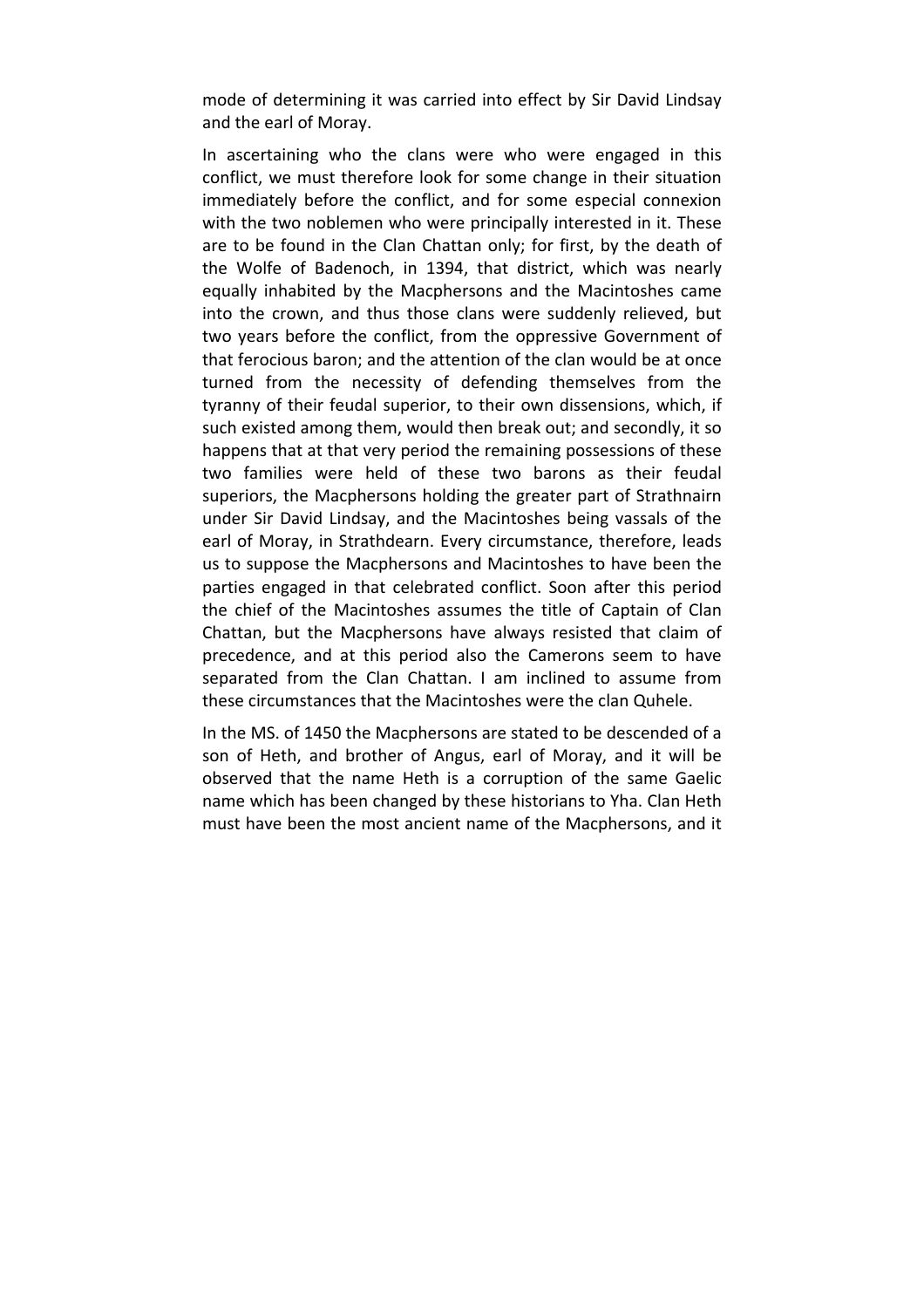follows that they were the clan Yha of the conflict. The leader of the Clan Yha is styled by the old authorities Sha Fercharson, that of the Clan Quhele Gilchrist Johnsone, and in the old MS. histories of the Macintoshes we find Gilchrist Mac Jan, at the period, while according to the MS. Of 1450, the chief of the Macphersons was Shaw, and his great‐grandfather's name is Ferchar, from whom he probably took the patronymic of Fercharson. From all this we may reasonably deduce, that previous to the fifteenth century the various tribes forming the Clan Chattan obeyed the rule of one chief, the lineal descendant and representative of Gillecattan Mor, the founder of the Clan Chattan; that in consequence of the rebellion of Gillespie, then chief of that race, territories of the principal branch were forfeited and given to the Comyn, and consequently that the family of the chief gradually sunk in power while that of the oldest cadet of the clan, - i.e., Mackintosh, who was in consequence, after the chief, the most powerful, and whose principal lands were held under the easy tenure of the bishop of Moray and the good earl of Moray ‐ gradually rose in power, until at length they claimed the chiefship, and from this cause arose the first disunion among the branches of this extensive tribe.

They became divided into distinct factions; on the one side there was ranged the Macphersons and their dependents, together with the Camerons; on the other side were the Macintoshes, with the numerous families who had sprung from that branch of the Clan Chattan; and they were about to settle their difference by open war when the interference of Sir David Lindsay and the earl of Moray produced the extraordinary conflict which resulted in the defeat of the faction adhering to the family of the ancient chiefs, and to the establishment of the Macintoshes as captains of clan Chattan.

In this manner the Macintoshes became the de facto chiefs of the clan, and consequently acquired the title of Captain, a title which at once indicates the absence of any right by blood to the chiefship,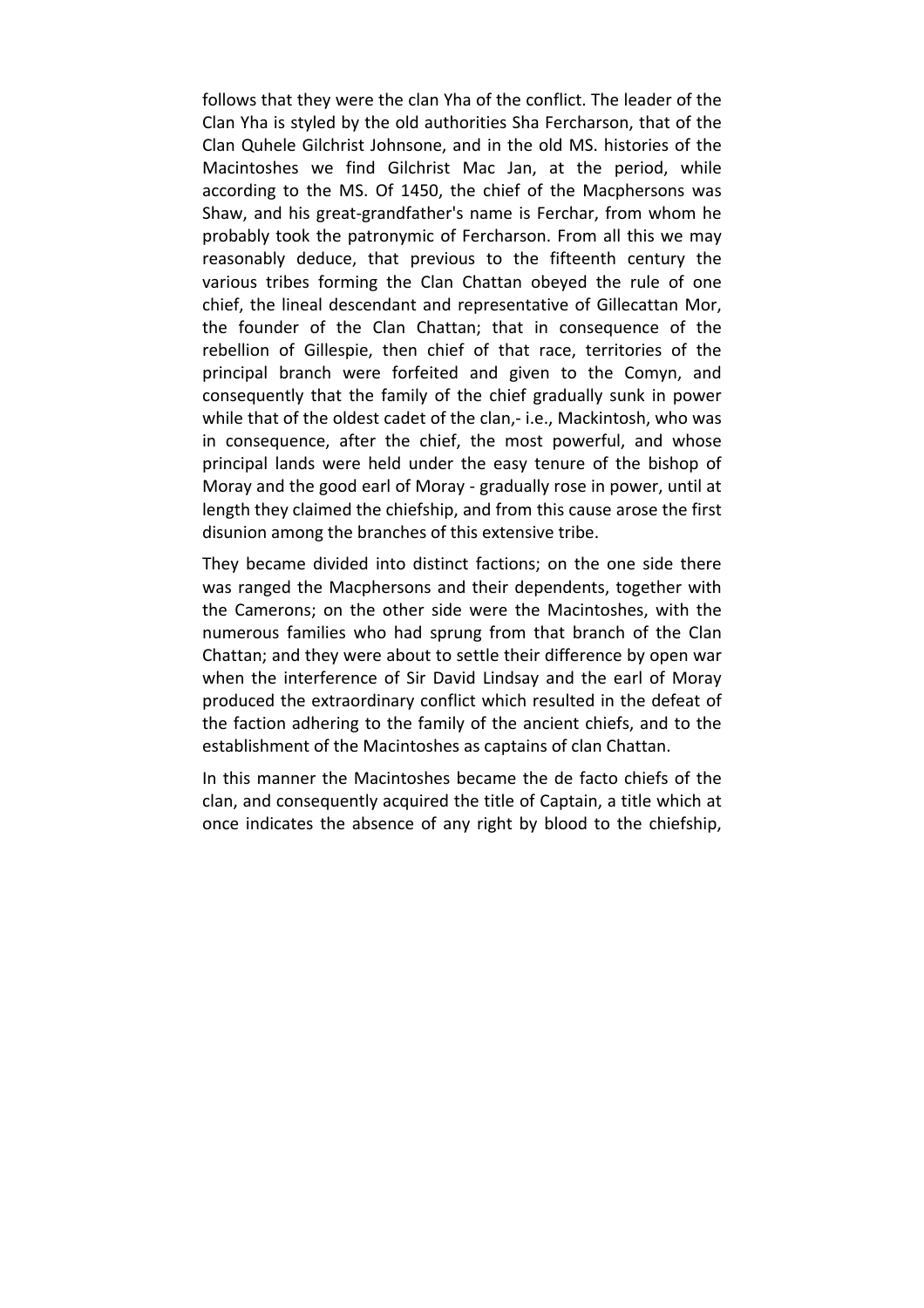and from this very circumstance is their name derived; Toshoch being unquestionably the title anciently applied to the oldest cadets of the different clans, and having no connexion whatever with the Saxon title of Thane, as has generally been asserted.

The conflict by which they finally established themselves in the power and dignity of head of the Clan Chattan took place in 1396. From this period until the latter part of the sixteenth century, they remained as leader of the clan, willingly followed by the cadets of their own house, and exacting obedience from the other branches of the clan, often refused, and only given when they were in no condition to resist. Soon after this period they appear to have become dependent upon the Lords of the Isles, and to have followed them in all their expeditions.

The first of the Macintoshes who appears in the records is Malcolm Macintosh, who obtained from the Lord of the Isles in 1447 a grant of the office of baillie or steward of the lordship of Lochaber, and the same office was given to his son, Duncan Macintosh, in 1466, along with the lands of Keppoch and others in Lochaber.

It is probable that he likewise obtained from the same lord that part of Lochaber lying between Keppoch and Lochaber, for on the forfeiture of the Lord of the Isles in 1475 he obtained a charter from James III.: "Duncano Macintosh, capitano de clan Chattan, terraruni de Moymore, Fern, Chamglassen, Stroncroy, Auchenheroy, &c.," dated 4th July 1476 ; and afterwards, in 1493, he obtained a charter from James IV., "terrarum de Keppoch, Innerorgan, &c., cum officio Ballivatus carundem."

Macintosh having probably rendered the government considerable assistance on that occasion, these grants were the cause of long and bitter feuds between the Macintoshes and the Camerons and the Macdonalds of Keppoch, the actual occupiers of the land.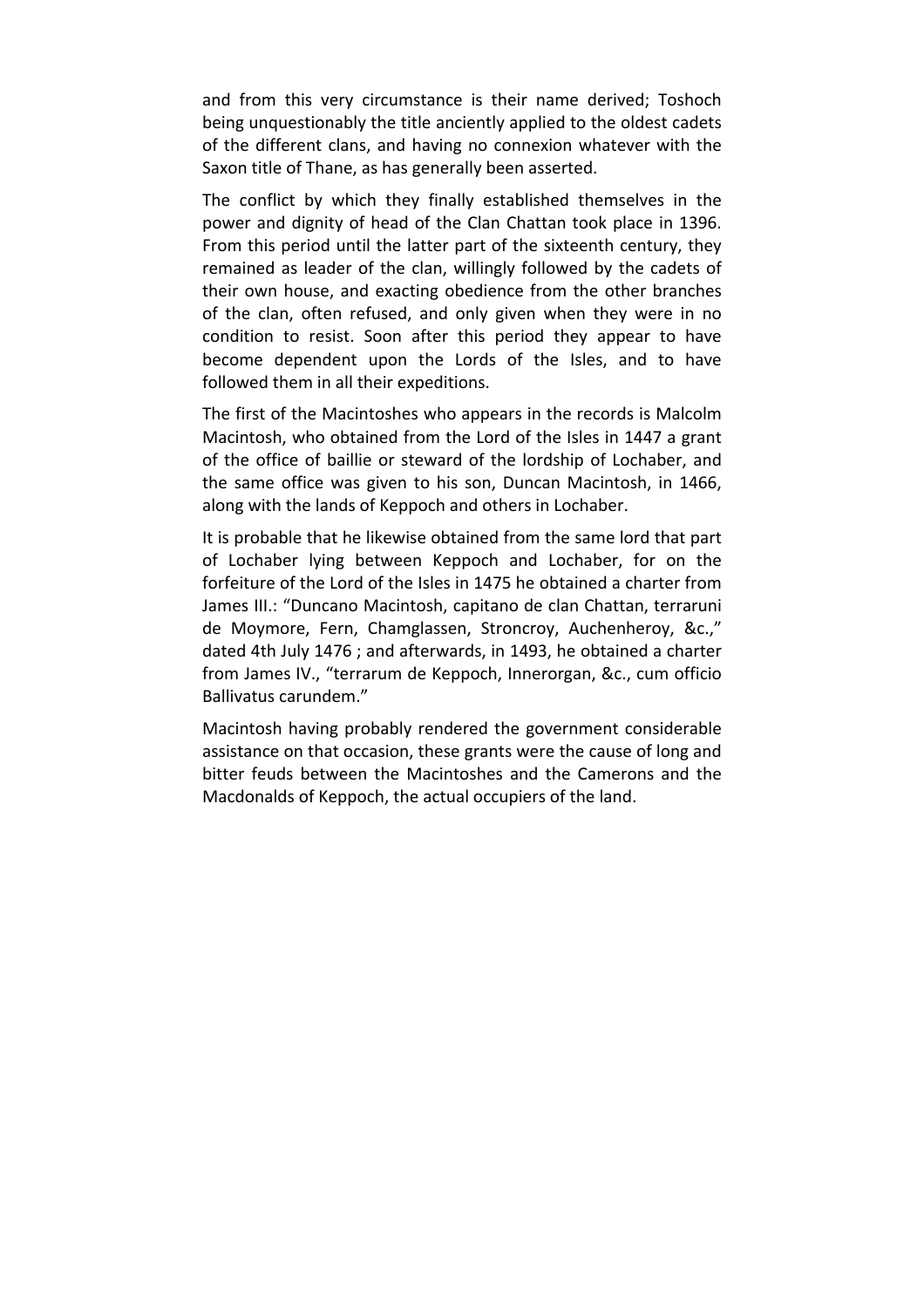From this period may be dated the commencement of the rise of the Macintoshes to the great influence and consideration which they afterwards possessed. Two causes, however, combined to render their progress to power slow and difficult, and at times even to reduce the clan to considerable apparent difficulties. These causes were, first, the dissensions among the Macintoshes themselves; and secondly, the continued feud which they had with Huntly in consequence of their strict adherence to the earl of Moray. The dissensions in the clan commenced in the early part of the sixteenth century, with the accession of William Macintosh of Dunachton to the chiefship. His title to that dignity appears to have been opposed by John Roy Macintosh, the head of another branch of the family; and after having in vain attempted to wrest the chiefship by force from William, John Roy at length murdered him at Inverness in the year 1515. The perpetrator of this treacherous deed did not, however, attain his object, for having been closely pursued by the followers of William Macintosh, he was overtaken at Glenesk and slain, while Lachlan, the brother of the murdered chief, was placed in possession of the Government of the clan. But Lachlan was doomed to experience the same fate as his brother, for, according to Lesly, "sum wicked persones being impatient of vertuous leving, stirrit up ane of his awn principal kynnesmen, callit James Malcolmsone, quha cruellie and treasonablie slew his said chief." On Lachlan's death his son was under age, and therefore the clan, in accordance with the ancient system of succession, chose Hector, a bastard brother, to be their chief.

The earl of Moray, who was the young chief's uncle, became alarmed for his safety, and in order to secure him against his brother's ambition, he carried him off to be brought up by his mother's relations. But Hector was determined to repossess himself of the person of the young heir, and with that view invaded the lands of the earl of Moray at the head of the clan; he besieged the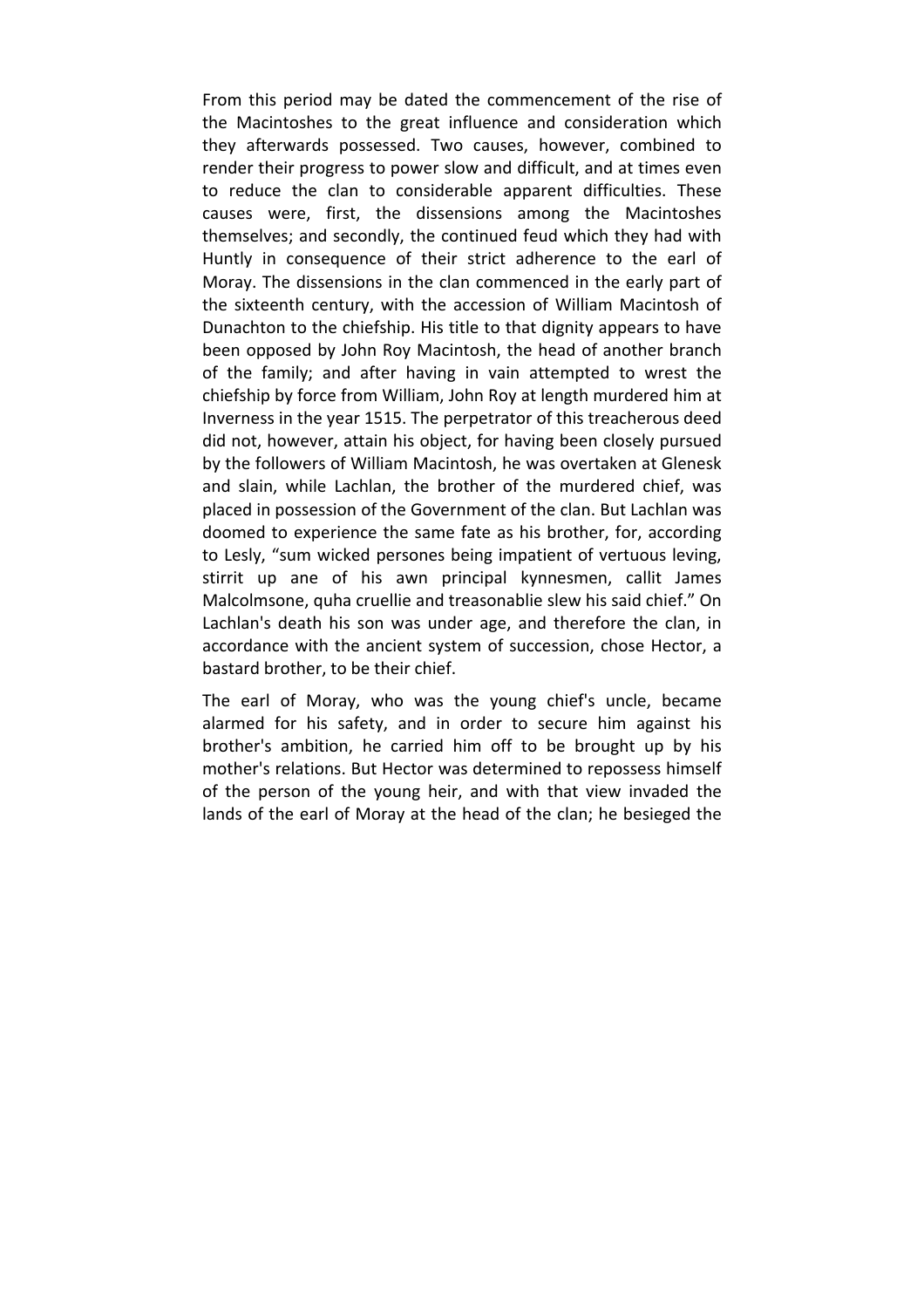castle of Petty, which he took, and put the Ogilvies, to whom it belonged, to the sword. Upon this the earl obtained a commission from the king, and having raised his retainers, he attacked the Macintoshes and seized 300 of them, whom he instantly executed. Hector escaped and fled to the king, to whom he surrendered himself, and received from him a remission of his former offences, but he was soon after slain in St Andrew's; and the young heir, William Macintosh, after having been brought up by the earl of Moray, was put in possession of his inheritance.

According to Leslie, "William wes sua well braught up be the meanes of the earl of Murray and the laird of Phindlater in vertue, honestie, and civil policye, that after he had received the government of his countrie, he was a mirrour of vertue to all the Heiland Captains in Scotland; hot fortune did envye his felicite, and the wicket practises of the dissoluit lives of his awne kin sufferit him nocht to remaine long amang them ‐ but the same factious companie that raise againis his fader wes the cause of his destructionne."

Soon after the accession of William Macintosh to the chiefship, the feud between the Macintoshes and the earls of Huntly commenced, and it appears to have been instigated by the acts of Lachlan Macintosh, the son of the murderer of the last chief, who had been received into favour, but who was still bent on the destruction of the family of the chief. But however the feud may have originated, a subject upon which the accounts given in the different families are much at variance, it would appear that Macintosh commenced the hostilities by surprising and burning the castle of Auchindoun. Huntly immediately moved against the clan, with all the retainers which his extensive territories could furnish, and a fierce, though short struggle ensued, in which any clan less powerful than the Macintoshes would have been completely crushed; as it was, Macintosh found himself so unequal to sustain the conflict, that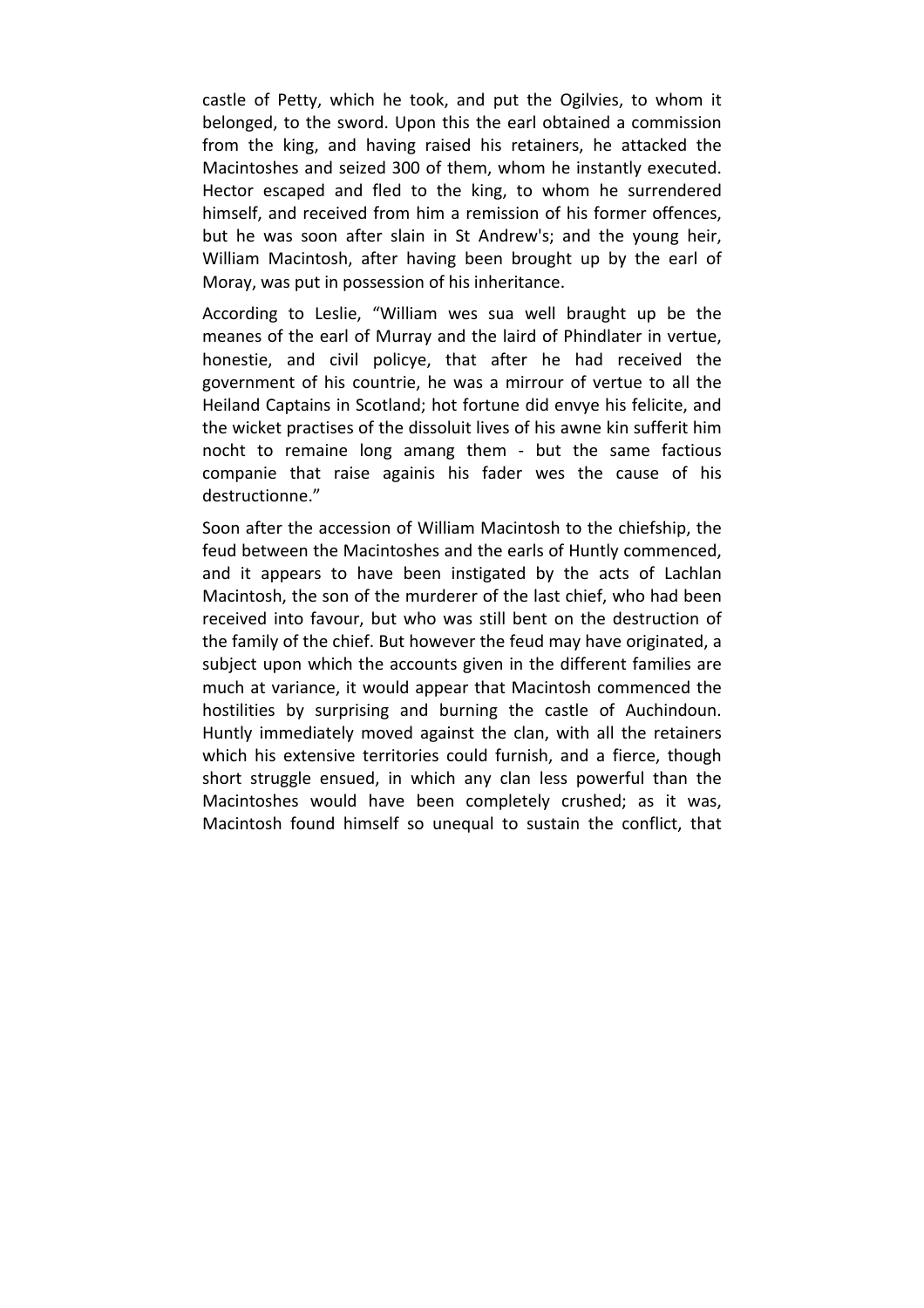despairing of obtaining any mercy from Huntly, he determined to apply to his lady, and for that purpose presented himself before her at a time when Huntly was absent and surrendered himself to her will. The marchioness, however, was as inexorable as her husband could have been, and no sooner saw Macintosh within her power than she caused his head to be struck off.

The death of William Macintosh occasioned no further loss to the clan, but, on the contrary, relieved them from the continuance of the prosecution of the feud with Huntly; for that nobleman found himself immediately opposed by so strong a party of the nobility who were related to Macintosh that he was obliged to cease from farther hostilities against them, and also to place the son of the murdered chief in possession of the whole of his father's territories, The government afterwards found the advantage of restoring Macintosh to his patrimony, and preserving so powerful an opponent to Huntly in the north; for when the queen nearly fell into Huntly's hands at Inverness in 1562, when that ambitious nobleman wished to compel her majesty to marry his second son, John Gordon of Findlater, the timely assistance of Macintosh assisted in defeating this plan. Soon after this the feud between Huntly and Macintosh once more broke out, and this circumstance was the cause of the final separation of the Macphersons from the Macintoshes, and the loud assertion by the former of their right to the chiefship, which they have ever since maintained; for Huntly, unable to meet the united force of the Clan Chattan, took advantage of the claims of the Macphersons to cause a division in the clan and in consequence of the support of this powerful nobleman the Macphersons were enabled to assert their right to the chiefship, and to declare themselves independent of the Macintoshes, if they could not compel the latter to acknowledge them as their chief.

The history of the Macphersons posterior to the unfortunate conflict on the North Insh of Perth becomes exceedingly obscure. As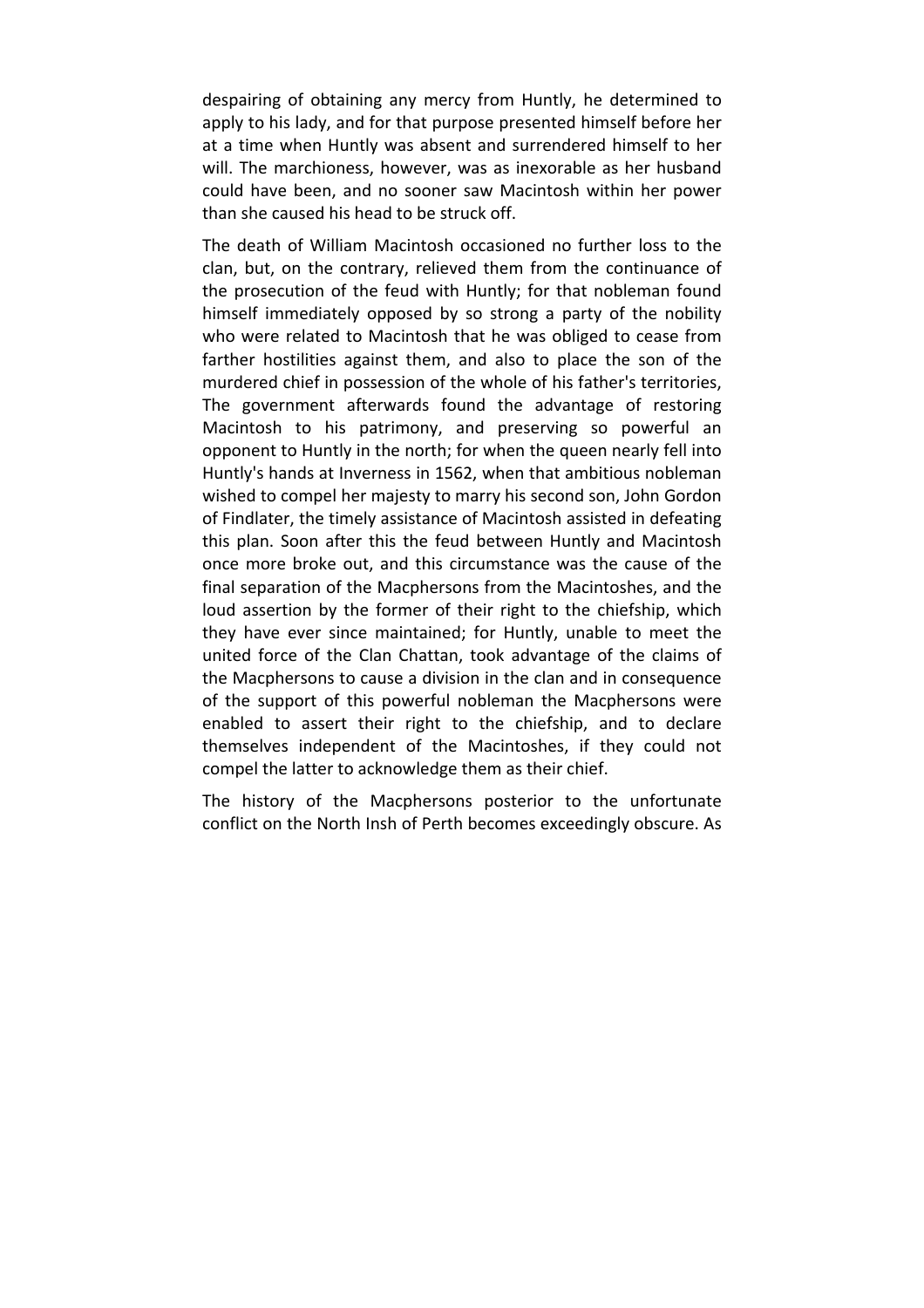they hold their lands of subject superiors, we lose the assistance of the records to guide us, neither do they appear in history independently of the rest of the clan. And it is only when at a late period they began to assert their claims to the chiefship, that they again emerge from the darkness by which their previous history was obscured. Previous to this period, finding themselves in point of strength altogether unable to offer any opposition to the Macintoshes they had yielded an unwilling submission to the head of that family, and had followed him as the leader of the clan; but even during this period they endeavoured to give to that submission as much as might be of the character of a league, and as if their adherence was in the capacity of an ally, and not as a dependent branch of the clan. In consequence of Huntly's support they now declared themselves independent, and refused all further obedience to the Captain of Clan Chattan, as Macintosh had been styled.

In this they succeeded as long as the feud continued between Huntly and Macintosh, but when at length Huntly became reconciled to his adversary, and consequently gave up his unfortunate ally Macpherson when he could derive no farther benefit from him, the Macphersons found themselves unable to withstand Macintosh, and many of them were obliged in 1609 to sign a bond along with all the other branches of the clan Chattan acknowledging Macintosh as their chief. But the long continued hostilities in which Macintosh soon after became engaged with the Camerons and other Lochaber clans enabled Macpherson again to separate from him; and during the whole of these wars Macintosh was obliged to accept of his assistance as of that of an ally merely, until at length in 1672 Duncan Macpherson of Cluny threw off all connexion with Macintosh, refused to acknowledge his authority as chieftain of the clan, and applied to Lyon office to have his arms matriculated as "Laird of Clunie Macphersone, and the only and true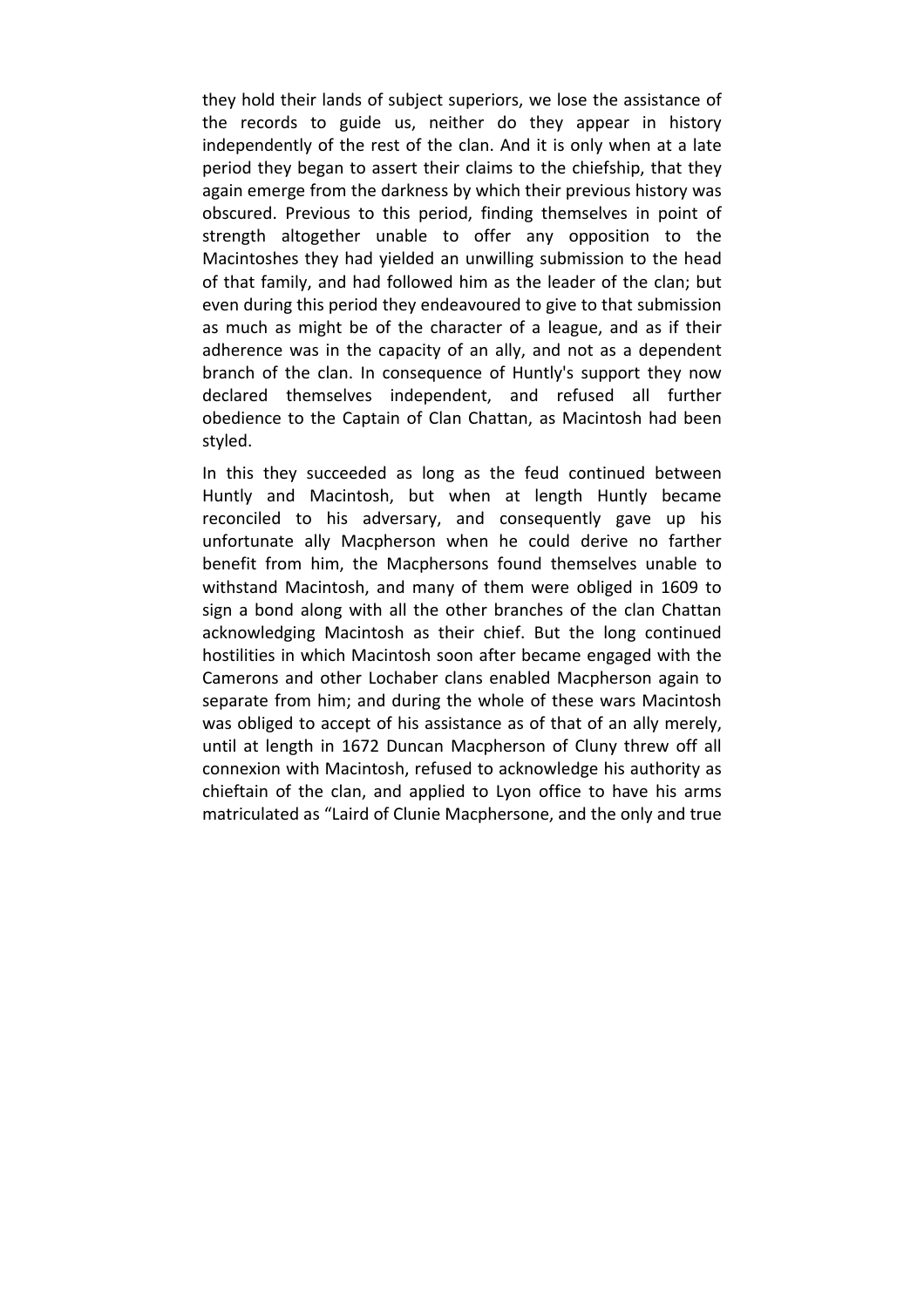representer of the ancient and honorable familie of the clan Chattane," which he obtained; and soon after, when the privy council required all the Highland chiefs to give security for the peaceable behaviour of their respective clans, Macpherson obtained himself bound for his clan under the designation of Lord of Cluny and chief of the Macphersons; but his legal proceedings were not so fortunate as his resistance by arms had been, for no sooner was Macintosh aware of what had taken place, than he applied to the privy council and the Lyon office to have his own title declared, and those titles given to Macpherson recalled.

Both parties were now called upon to produce evidence of their assertions, but while Macintosh could produce deeds during a long course of years in which he was designated captain of clan Chattan, and also the unfortunate bond of Manrent which had been given in 1609, Macpherson had nothing to bring forward but tradition, and the argument arising from his representation of the ancient chiefs, which was but little understood by the feudalists of those days. The council at length gave a decision, which perhaps was as just a one as in the circumstances of the case could be expected from them. The judgment was in the following terms: "The lords of privy council, upon consideration of a petition presented by Duncan Macpherson of Cluny, and the laird of Macintosh, doe ordain McIntosh to give bond in these terms, viz.:‐ for those of his clan, his vassals, those descendit of his family, his men, tenants and servants, or dwelling upon his ground; and ordaine Cluny to give bond for those of his name of Macpherson descendit of his family, and his men, tenants and servants, but prejudice always to the Laird of McIntosh, bonds of relief against such of the name of Macpherson who are his vassals. (Subd) ROTHES." Upon this decision the arms were likewise recalled, and those of the Macphersons again matriculated as those of Macpherson of Cluny.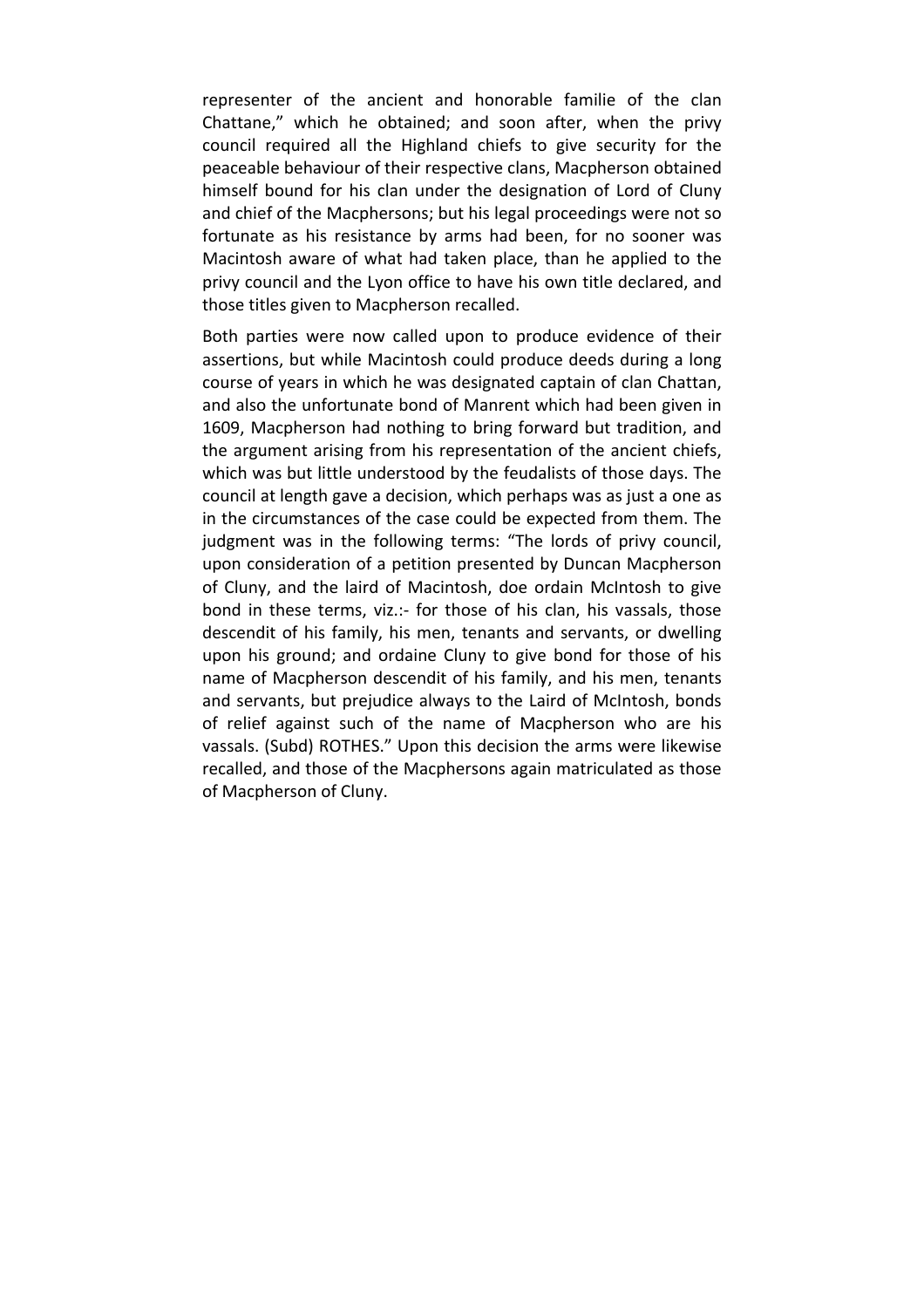After this the Macintoshes remained in quiet possession of their hereditary territories, frequently at feud with Huntly and at other times at peace, and they appear to have constantly maintained the high station which they had acquired among the Highland clans with respect to power and extent of territory. Their feuds with the Camerons, with the accounts of which the earlier parts of their traditionary history abound, terminated by the place of that clan becoming supplied by another whose possessions in the Braes of Lochaber placed them too near to the Macintoshes to avoid collision, and their natural disposition was of too turbulent a character not to give speedy cause of feud betwixt them. This clan was that of the Macdonalds of Keppoch, and the circumstance which gave rise to the feud was this, the Macdonalds had no other right to the lands they inhabited than that of long possession, while the Macintoshes held a feudal title to the property which they had obtained from the lord of the Isles, and which had been confirmed by the crown on their forfeiture. This feud continued for several years with various success, but was finally brought to a close by the last considerable clan battle which was fought in the Highlands.

Macintosh had come to the determination of making an effort to obtain something more than a mere feudal title to these lands, and with that view if possible to dispossess the Macdonalds. He accordingly raised as many of the clan as still adhered to him, notwithstanding the separation which had taken place not long before between the Macintoshes and the Macphersons, and marched towards Keppoch with the assistance of an independent company of soldiers furnished him by the Government.

On his arrival at Keppoch he found the place deserted, and he was engaged in constructing a fort in Glenroy, in order to leave a garrison behind him, believing himself secure from any opposition in the meantime, when he learnt that the Macdonalds of Keppoch had assembled together with their kindred tribes of Glengarry and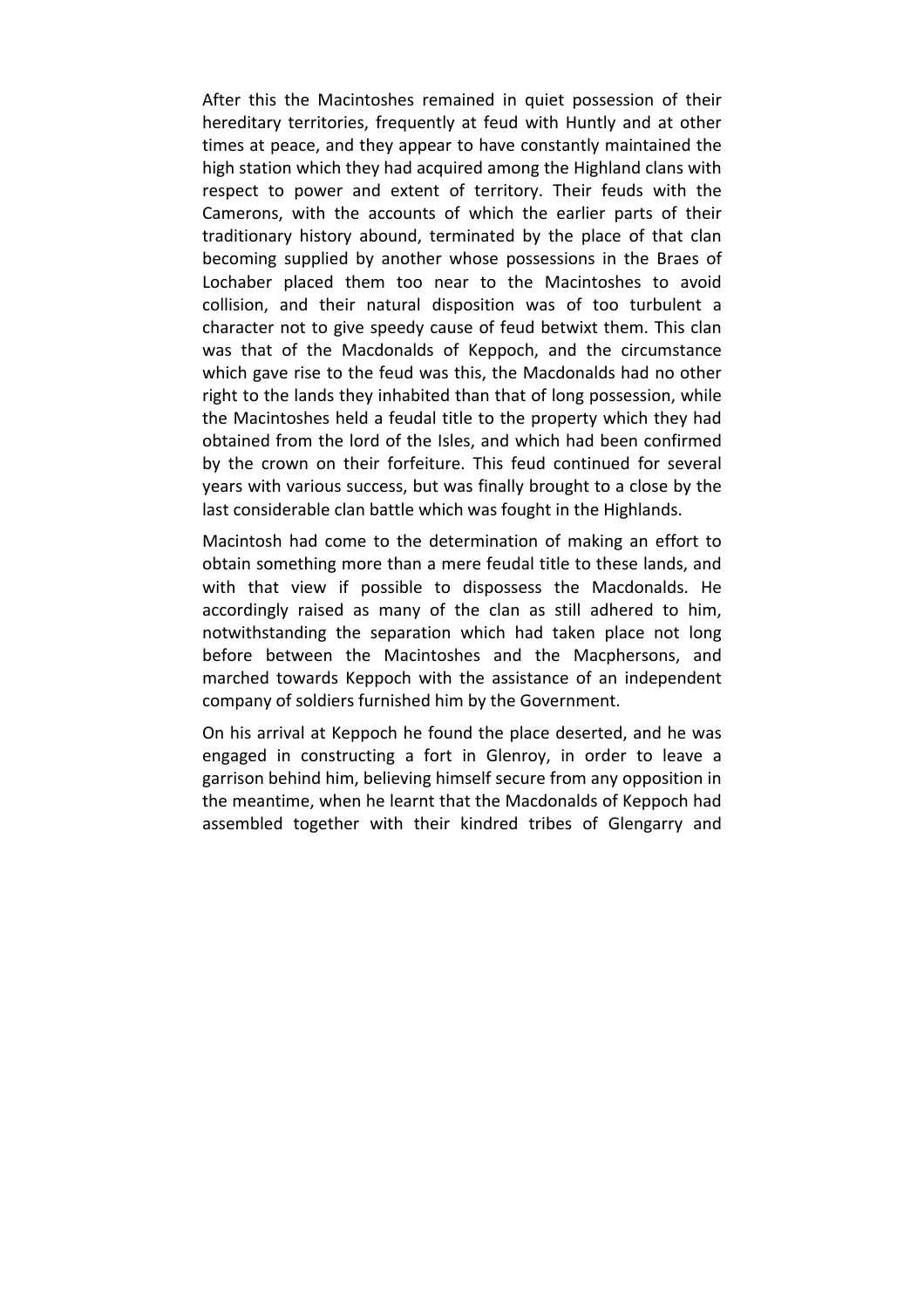Glenco, and were stationed in great numbers at a place called Mulroy for the purpose of attacking him at daybreak. Macintosh immediately resolved upon anticipating this design, and forthwith marched upon the enemy, whom he found prepared for the conflict. The Macdonalds were stationed on the upper ridge under Coll. Macdonald of Keppoch, and the Macintoshes had nearly surmounted the height of Mullroy when the battle began. The contest though fierce and maintained with great obstinacy on both sides, was not of long duration, and ended in the defeat of the Macintoshes, the capture of their chief and the death of the commander of the independent company. But the battle had not been long closed when a large body of the Macphersons, who considering that the honour of Clan Chattan was compromised, had forgotten all former feelings of rivalry, suddenly appeared and prepared to assail the victors. Keppoch, although victorious, was in no condition to renew the contest with a fresh party, and he therefore agreed to surrender Macintosh to them, who accordingly had the double humiliation of having been captured by the Macdonalds, whom he despised as mere refractory tenants, and rescued by the Macphersons, whom he had treated with so little forbearance or consideration.

The Macphersons did not take any advantage of the chance which had placed Macintosh in their hands, but escorted him safely to his own estates, and from that time forward Keppoch remained undisturbed in his possessions, while the Macintoshes and Macphersons continued as separate and independent clans, the one possessing the title of captain, and the other claiming that of chief of Clan Chattan; for, notwithstanding the decision of the privy council, the Macphersons have ever since maintained themselves altogether distinct from the Macintoshes, and took an active share in the insurrections Of 1715 and 1745 as a separate clan, refusing to acknowledge the title of Macintosh to be either chief or captain of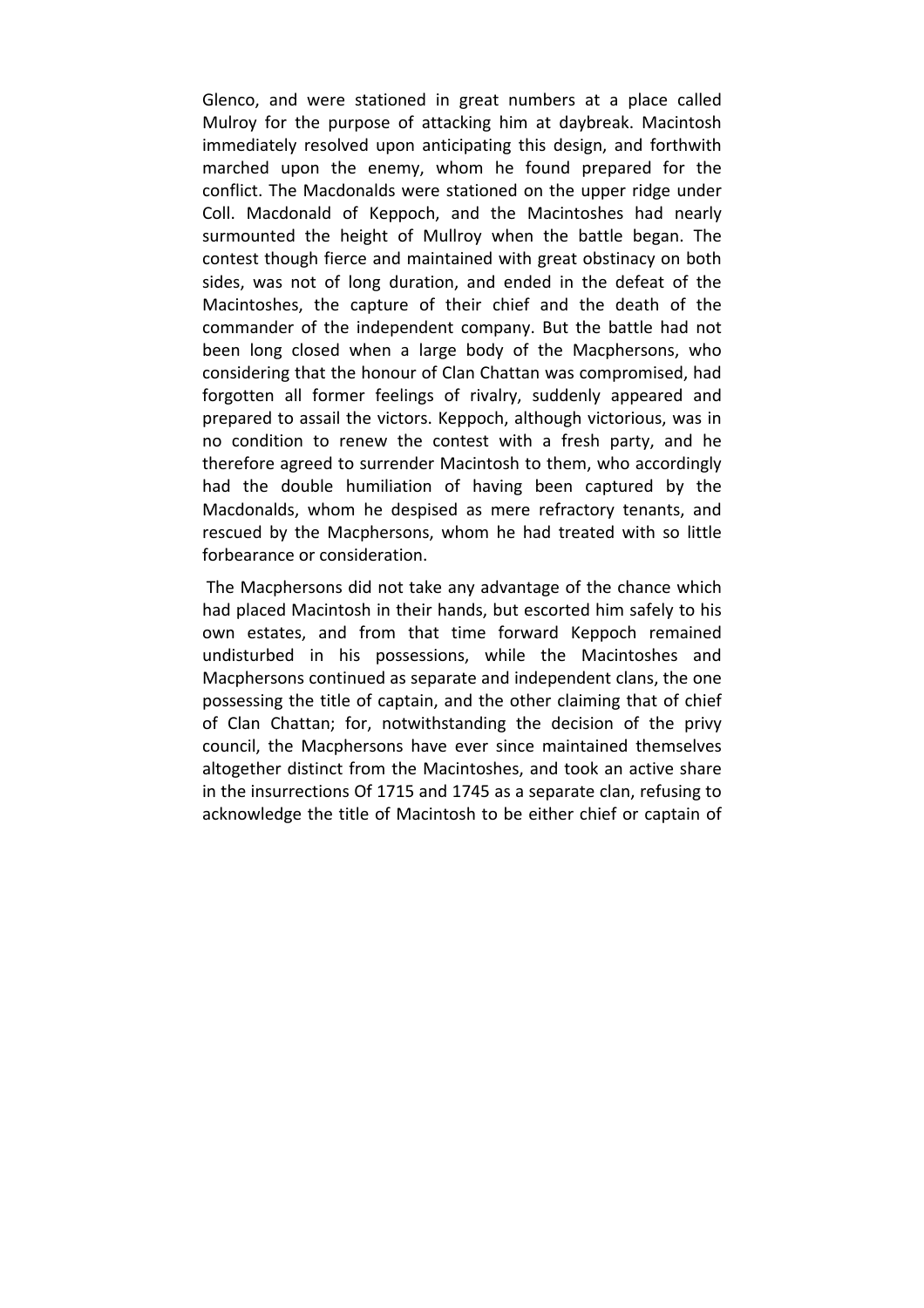Clan Chattan, and asserting their own preferable title. In the latter insurrection the name of Macpherson has become celebrated for the distinguished part which their chief took in that ill-fated expedition, but perhaps still more so for the conduct of the clan to their chief after the defeat of Culloden had terminated the hopes of the Stuarts, and exposed Cluny to the vengeance of the government.

There is perhaps no instance in which the attachment of the clan to their chief was so very strikingly manifested as in the case of the Macphersons of Cluny after the disaster of "the forty five." The chief having been deeply engaged in that insurrection, his life became of course forfeited to the laws, but neither the hope of reward nor the fear of danger could induce any one of his people to betray him. For nine years he lived concealed in a cave at a short distance from his own house; it was situated in the front of a woody precipice of which the trees and shelving rocks completely concealed the entrance. This cave had been dug out by his own people, who worked by night, and conveyed the stones and rubbish into a neighbouring lake in order that no vestige of their labour might appear, and lead to the discovery of the retreat. In this asylum he continued to live secure, receiving by night the occasional visits of his friends, and sometimes by day when time had begun to slacken the rigor of pursuit.

Upwards of one hundred persons were privy to his concealment, and a reward of one thousand pounds sterling was offered to any one who should give information against him; and besides, as it was known that he was somewhere concealed upon his own estate, a detachment of eighty men was constantly stationed there independent of the occasional parties that traversed the country throughout with a view to intimidate his tenantry and induce them by force or persuasion to disclose the place of his concealment, but although the soldiers were animated by the hope of reward, and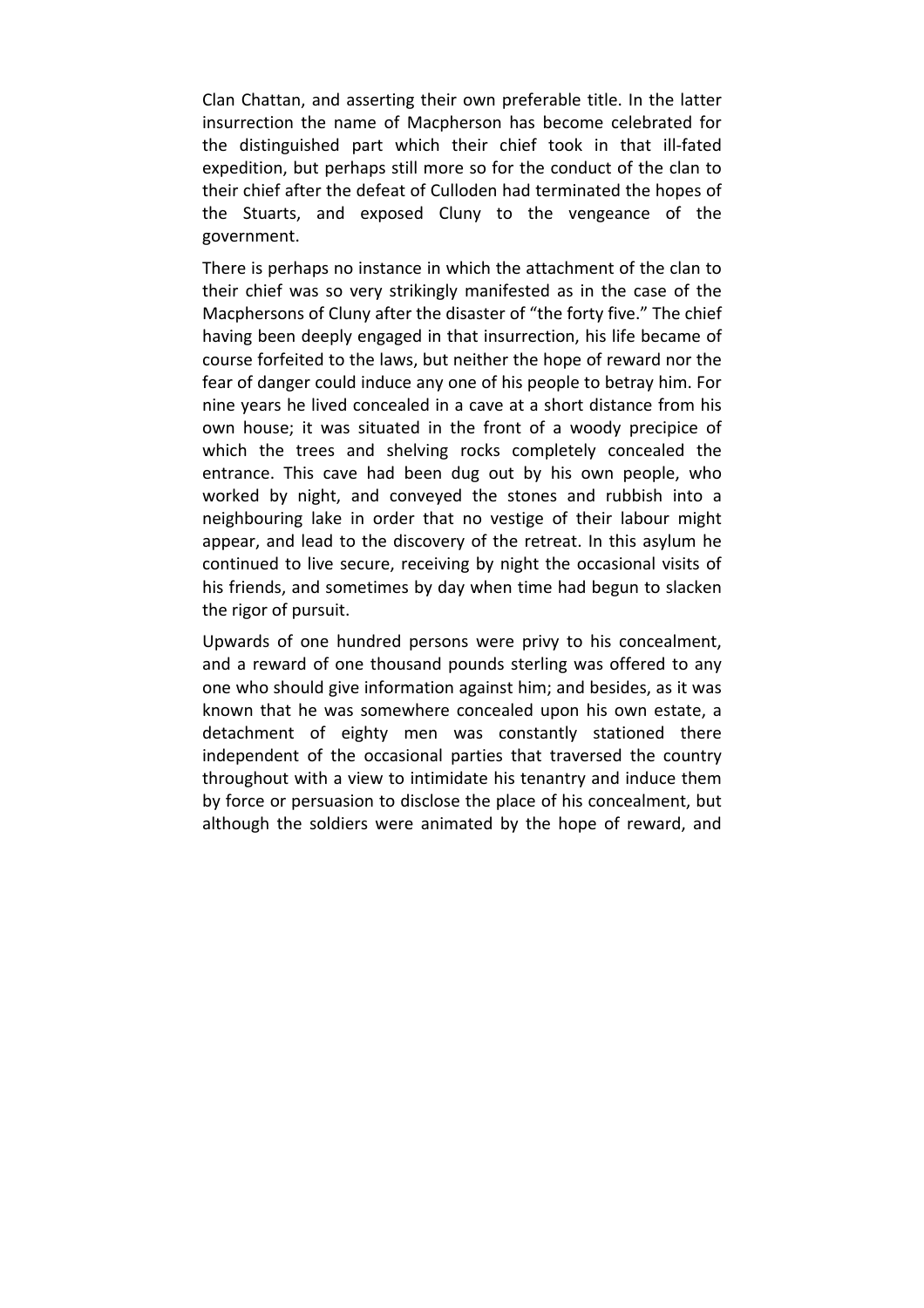their officers by the promise of promotion for the apprehension of this proscribed individual, yet so true were his people, so inflexibly strict to their promise of secrecy, and so dexterous in conveying to him the necessaries he required in his long confinement, that not a trace of him could be discovered, nor an individual base enough to give a hint to his detriment. Many anecdotes are still related in the country of the narrow escapes he made in eluding the vigilance of the soldiery, and of the fidelity and diligence displayed by his clan in concealing him, until after ten years of this dreary existence he escaped to France, and there died in the following year.<sup>2</sup>

After his death the estate was restored to the present family, in whose possession it remains, and who are the lineal representatives of the ancient chiefs of the clan Chattan $3$ 

Arms. ‐ Parted per fess, or, and azure, a lymphad or galley, her sails furled? her oars in action, of the first ; in the dexter chief point a hand coupÈe, grasping a dagger pointed upwards, gules, for killing Cummine, Lord Badenoch - in the sinister point a cross croslet. fitchÈe, gules.

Badge ‐ Boxwood<sup>4</sup>

<u> 1989 - Johann Barbara, martxa al</u>

 $2$  This statement is quoted by Skene from the Sketches of General Stewart of Garth. In point of fact Cluny survived till 1764 ‐ a period of nearly nine years after his escape to France in 1755. See letter on pp. 462, 463. [Reproduced as '1764 Letter' on this web site]

<sup>&</sup>lt;sup>3</sup> "According to the History of the Mackintoshes and Clan Chattan, by Alexander Mackintosh Shaw, 1880, Ferquhard, the ninth chief, 'gave up a position which be had neither the ability to fill nor the wish to retain.' It would thus appear that the subsequent defacto heads of the Mackintoshes are not the legitimate chiefs of their own clan, to say nothing of their claim to be the chiefof Clan Chattan. All Ferquhard's sons had issue, and they are said to have several descendants now living." ‐ Mackenzie's History of the Macleods, 1889, p. 288

 $4$  The Macphersons have for a long period used white heather as a badge